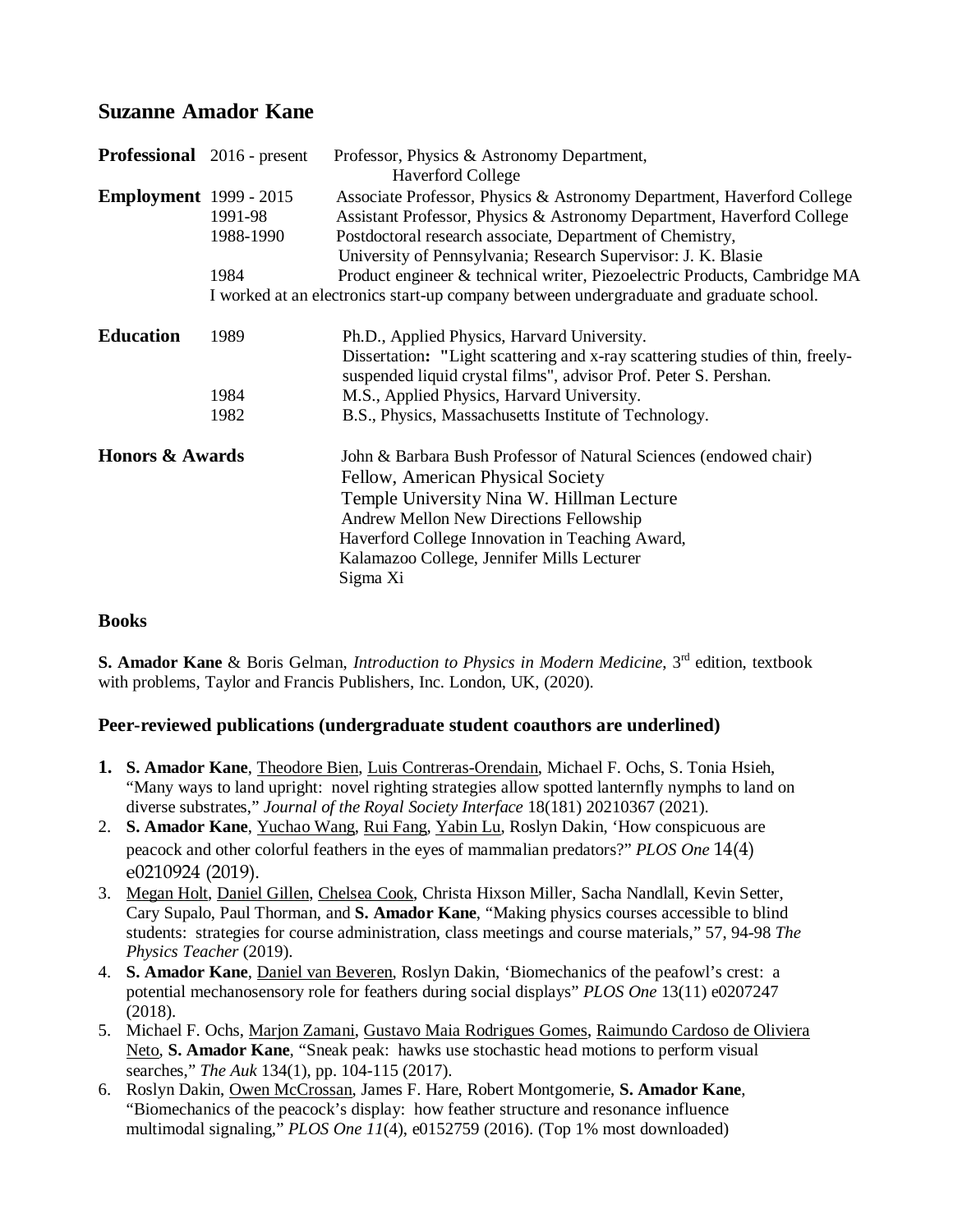- 7. **S. Amador Kane**, A. Harvey Fulton, Lee Rosenthal, "When hawks attack: animal-borne video studies of goshawk pursuit and prey evasion strategies", *The Journal of Experimental Biology,*  **218**:212-222 (2015).
- 8. **S. Amador Kane** and Marjon Zamani, "Falcons pursue prey using visual cues: new perspectives from animal-borne cameras," *The Journal of Experimental Biology* **217**, pp. 225-234 (2014). (Editors Choice article)
- 9. Anna Klales, James Duncan, Elizabeth Janus Nett and **S. Amador Kane**, "Biophysical model of prokaryotic diversity in geothermal hot springs", Phys. Rev. E 85(2) 021911 (2012).
- 10. Daniel J. Rigotti, Bashkim Kokona, Theresa Horne, Eric K. Acton, Carl D. Lederman, Karl A. Johnson, Robert S. Manning, **S. Amador Kane**, Walter F. Smith and Robert Fairman, "Quantitative atomic force microscopy image analysis of unusual filaments formed by the *Acanthamoeba castellanii* myosin II rod domain" *Analytical Biochemistry,* 346(2), 2005, pp. 189- 200.
- 11. **S. Amador Kane**, "Interdisciplinary faculty development seminars: a model for learning emerging technologies while developing interdisciplinary partnerships," *The Journal of Science Education and Technology*, **12(4)**, 421-43*0* (2003).
- 12. **S. Amador Kane**, **"**Quantitative chirality measures applied to domain formation in Langmuir monolayers", *Langmuir* **18,** 9853 (2002).
- 13. **S. Amador Kane**, "An undergraduate biophysics program: curricular examples and lessons from a liberal arts context" *Am. J. Phys.* **70**, 581 (2002).
- 14. **S. Amador Kane** and S. D. Floyd, "Interaction of local anesthetics with phospholipids in Langmuir monolayers" *Phys. Rev. E*, **62** , 8400-8408 (2000).
- 15. **S. Amador Kane**, M.A.Compton, N.Wilder, "Interactions determining the growth of chiral domains in phospholipid monolayers: experimental results and comparison with theory" *Langmuir*, **16(22)**, 8447-8455 (2000).
- 16. **S.M. Amador**, "Teaching medical physics to general audiences" *Biophys. J* , **66**, 2217 (1994).
- 17. **S.M. Amador**, J. M. Pachence, R. Fischetti, J. P. McCauley, Jr., A.B. Smith III, J.K. Blasie, "Use of self-assembled monolayers to covalently tether protein monolayers to the surface of solid substrates" *Langmui*r, **9**, 812 (1993).
- 18. S. Xu, M. A. Murphy, **S. M. Amador**, J. K. Blasie, "Proof of asymmetry in the Cd-arachidate bilayers of ultrathin Langmuir-Blodgett multilayer films via x-ray interferometry" *J. Phys. I (France)* **1**, 1131 (1991).
- 19. J.M.Pachence, **S.M. Amador**, G. Maniara, J. Vanderkooi, P.L. Dutton, J.K. Blasie, "Orientation and lateral mobility of cytochrome *c* on the surface of ultrathin lipid multilayer films", *Biophys. J.* **58**, 379 (1990).
- 20. **S.M. Amador**, J. M. Pachence, R. Fischetti, J. P. McCauley, Jr., A.B. Smith III, J.K.Blasie, "X-ray diffraction studies of protein monolayers bound to self-assembled monolayers" *Materials Research Society Symposium Proceedings, Vol . 177: Macromolecular Liquids*, eds. Cyrus R. Safinya, Samuel A. Safran, Philip A. Pincus, Materials Research Society, Pittsburgh, (1990). (parts of this work also appear in Amador et al., 1993.)
- 21. **S.M. Amador**, P.S. Pershan, "Light-scattering and ellipsometry studies of the two-dimensional smectic-C to smectic-A transition in thin liquid crystal films", *Phys.Rev. A* **41**, 4326 (1990).
- 22. **S.M. Amador**, P.S. Pershan, H. Stragier, B.D.Swanson, D.J. Tweet, L.B. Sorensen, E.B. Sirota, G.E. Ice and A. Habenschuss "Synchrotron studies of the first-order melting transitions of hexatic monolayers and multilayers in freely suspended liquid crystal films", *Phys. Rev. A* **39**, 2703 (1989).
- 23. E.B. Sirota, P.S. Pershan, **S.M. Amador**, L.B. Sorensen "Synchrotron x-ray observation of surface smectic-I hexatic layers on smectic-C liquid crystal films", *Phys. Rev. A* **35**, 2283 (1987).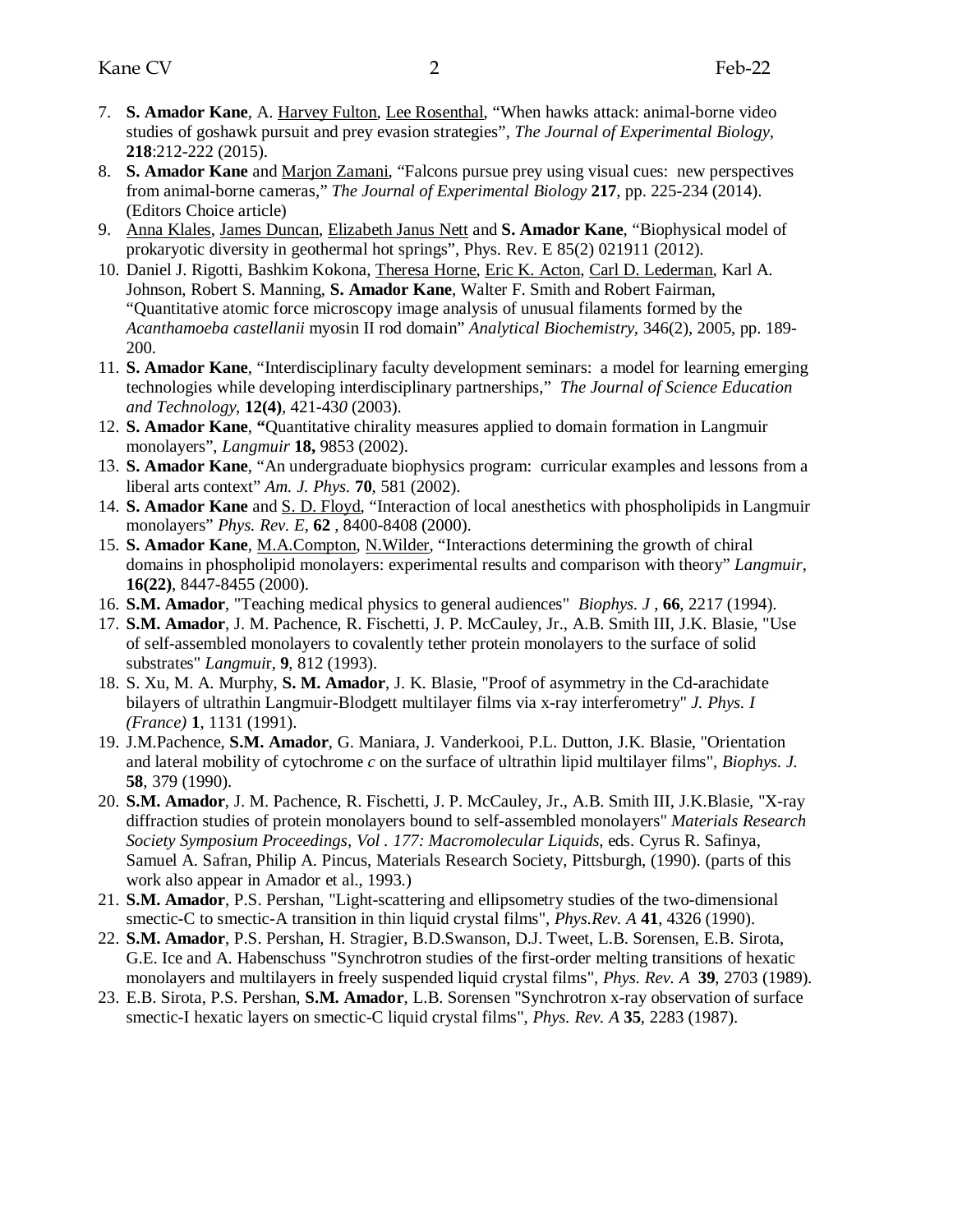### **Other publications**

- 1. Catherine H. Crouch, Robert Hilborn, **Suzanne Amador Kane**, Timothy McKay, and Mark Reeves, "Physics for future physicians and life scientists: a moment of opportunity", APS News (The Back Page editorial), **19(3),** pg. 8, March 2010. (editorial)
- 2. **S. Amador Kane** and Kenneth Laws, ["Hunting for Jobs at Liberal Arts Colleges"](http://www.aip.org/careersvc/) *Physics Today*, November 2006, pp.38-42.
- 3. *Physics of the Human Body* by Irving Herman, *Physics Today*, March 2008, pg. 58. (book review)
- 4. *Quantum Mechanics: Classical Results, Modern Systems, and Visualized Examples,* Richard Robinett, *Physics Today*, July, 1997. (book review)
- 5. *Quantum Mechanics: Fundamentals and Applications to Technology*, Jasprit Singh, *Physics Today*, July, 1997. (book review)

### **Invited Talks (since 2000; science pedagogy presentations noted by ‡)**

| 2020 | St. Josephs University                                                        | <b>McNulty Seminar</b>                    |  |  |  |
|------|-------------------------------------------------------------------------------|-------------------------------------------|--|--|--|
| 2017 | University of Nebraska MRSEC                                                  | Keynote speech,                           |  |  |  |
|      | Conference for Undergraduate Women in the Physical Sciences                   |                                           |  |  |  |
| 2017 | University of Pennsylvania                                                    | <b>Condensed Matter Seminar</b>           |  |  |  |
| 2016 | Kenyon College                                                                | Colloquium                                |  |  |  |
| 2016 | Dickinson College                                                             | Colloquium                                |  |  |  |
| 2016 | Pennsylvania Conference on Women in Physics Talk & panel                      |                                           |  |  |  |
| 2015 | BFY II: Conference on Laboratory Instruction beyond the first year of college |                                           |  |  |  |
|      |                                                                               | Plenary talk‡                             |  |  |  |
| 2014 | BLS5: 5 <sup>th</sup> Biologging Science Symposium (Strasbourg France)        |                                           |  |  |  |
|      |                                                                               | Talk & panel on videologging              |  |  |  |
| 2014 | University of Illinois, Urbana-Champaign                                      | Physics Colloquium                        |  |  |  |
| 2013 | Haverford College, Presidential Daniel Weiss Inauguration                     |                                           |  |  |  |
|      |                                                                               | Faculty research panel                    |  |  |  |
| 2012 | Temple University                                                             | Biology Colloquium &                      |  |  |  |
|      |                                                                               | Science Education Lecture $\ddagger$      |  |  |  |
| 2012 | <b>Haverford College</b>                                                      | <b>Faculty Research talk</b>              |  |  |  |
| 2011 | American Physical Society March Meeting                                       | Talk                                      |  |  |  |
| 2011 | Princeton University                                                          | Collective behavior working group seminar |  |  |  |
| 2011 | <b>Cornell University Bioacoustics Research Program</b>                       |                                           |  |  |  |
|      |                                                                               | Seminar during bioacoustics workshop      |  |  |  |
| 2010 | Kutztown University                                                           | Physics Colloquium                        |  |  |  |
| 2010 | American Association of Physicists in Medicine                                |                                           |  |  |  |
|      | <b>Annual Meeting</b><br>Talk ‡                                               |                                           |  |  |  |
| 2010 | APS/AAPT April Meeting                                                        | Talk $\ddagger$                           |  |  |  |
| 2010 | <b>Centre College</b>                                                         | Colloquium $\ddagger$                     |  |  |  |
| 2009 | <b>AAPT</b> Advanced Lab Conference                                           | Talk ‡                                    |  |  |  |
| 2008 | Ithaca College                                                                | Physics Colloquium                        |  |  |  |
| 2008 | American Physical Society March Meeting                                       | Talk (CSWP) $\ddagger$                    |  |  |  |
| 2006 | <b>SACNAS National Conference</b>                                             | Talk                                      |  |  |  |
| 2006 | University of Richmond                                                        | Physics Colloquium                        |  |  |  |
| 2006 | University of the Sciences                                                    | Science Colloquium                        |  |  |  |
| 2006 | Allegheny College                                                             | Science Colloquium                        |  |  |  |
| 2006 | Kalamazoo College                                                             | Physics Colloquium                        |  |  |  |
| 2005 | St. Joseph's University                                                       | Physics Colloquium                        |  |  |  |
| 2003 | Lafayette College                                                             | Physics Colloquium                        |  |  |  |
| 2003 | Council on Undergraduate Research                                             | Panel discussion ‡                        |  |  |  |
| 2002 | <b>Brown University</b>                                                       | Physics Colloquium                        |  |  |  |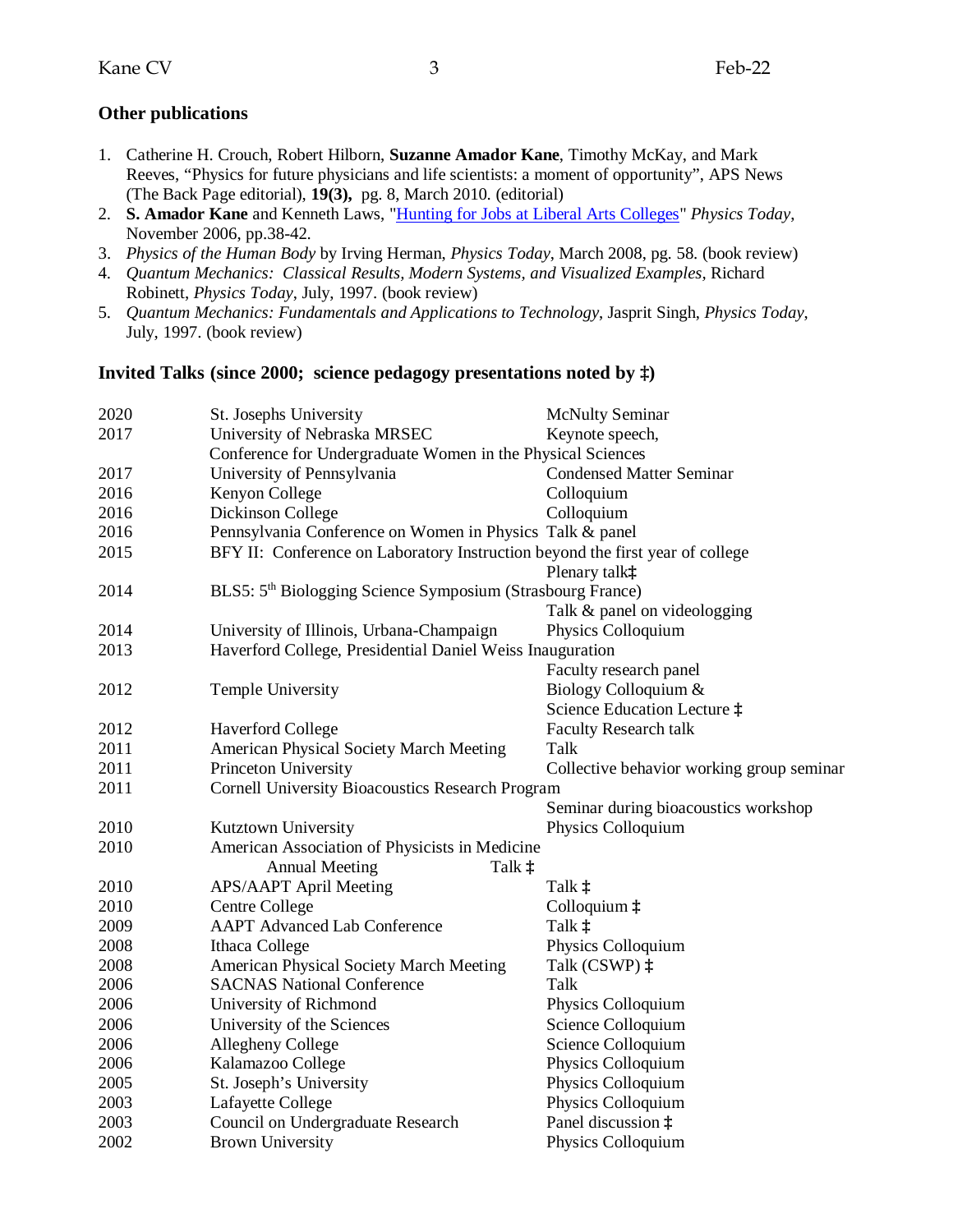| 2002 | <b>Bucknell University</b>        | Physics Colloquium          |
|------|-----------------------------------|-----------------------------|
| 2002 | Council on Undergraduate Research | Panel discussion $\ddagger$ |
| 2001 | Villanova University              | Physics Colloquium          |
| 2001 | Colgate University                | Physics Colloquium          |
| 2001 | Williams College                  | Panel discussion $\ddagger$ |

#### **Contributed Scientific Research Presentations (since 2000)**

- 2021 Society for Integrative and Comparative Biology (talk & poster with student coauthors)
- 2021 American Physical Society March Meeting (talk with student coauthors)
- 2020 Society for Integrative and Comparative Biology (two posters with student coauthors)
- 2019 American Physical Society March Meeting (2 posters with student coauthors)
- 2018 Society for Integrative and Comparative Biology (talk; poster with student coauthor)
- 2017 American Physical Society March Meeting (poster with 2 students)
- 2016 Raptor Research Foundation annual meeting (talk)
- 2016 Society for Integrative and Comparative Biology (two posters with student coauthors)
- 2015 Society for Integrative and Comparative Biology (talk)
- 2014 American Physical Society March Meeting (talk & poster with 3 student coauthors)
- 2014 Society for Integrative and Comparative Biology (poster with student coauthor)
- 2010 American Physical Society Marching Meeting (talk)
- 2009 American Physical Society March Meeting (talk)
- 2003 Biophysical Society Annual Meeting (poster with student coauthor)
- 2002 American Physical Society March Meeting (poster with student coauthor)
- 2002 Haverford Faculty Research Talk (panel discussion)
- 2002 Haverford Natural Science Colloquium
- 2000 Interface between Physics and Biology, University of Pennsylvania (poster, student coauthor)

## **Contributed Presentations on Pedagogy & Service (since 2000)**

- 2013 Panel discussion on careers in liberal arts colleges, University of Pennsylvania Physics & Astronomy
- 2012 NEXUS-HHMI workshop: introductory physics for life sciences, University of Maryland (talk)
- 2011 Northeast Consortium on Medical Education (NECOME) panel discussion, Haverford College, September 23, 2011.
- 2009 AAPT Summer Meeting (poster)
- 2007 Mellon Foundation Symposium on Teaching Introductory Physics, Swarthmore College (talk)
- 2007 Swarthmore/Mellon Physics Conference on Life Sciences (talk)
- 2006 AAPT Meeting (poster with student)
- 2006 Math Science Partnership of Greater Philadelphia Annual Meeting (talk)
- 2005 AAPT Meeting (talk)
- 2003 Council on Undergraduate Research (poster)
- 2002 Tricollege Science Teaching symposium, Bryn Mawr College (talk)
- 2001 Tricollege Science Teaching symposium, Bryn Mawr College (talk)
- 2000 AAC&U Rethinking Science Literacy Conference, Charleston, SC (poster with K. Edwards)

## **Media Coverage**

- Our 2021 research on spotted lanternfly biomechanics was profiled by *Integrative & Comparative Biology*
- Our 2019 paper in PLoS One on how conspicuous colorful bird feathers are in predator vision was covered in *New Scientist*, *Science Trends*, *Daily Mail* and *MSN.com*, and Haverford alumnus Yuchao Wang was featured on a 2020 episode of Discovery Canada's ScientistFridays.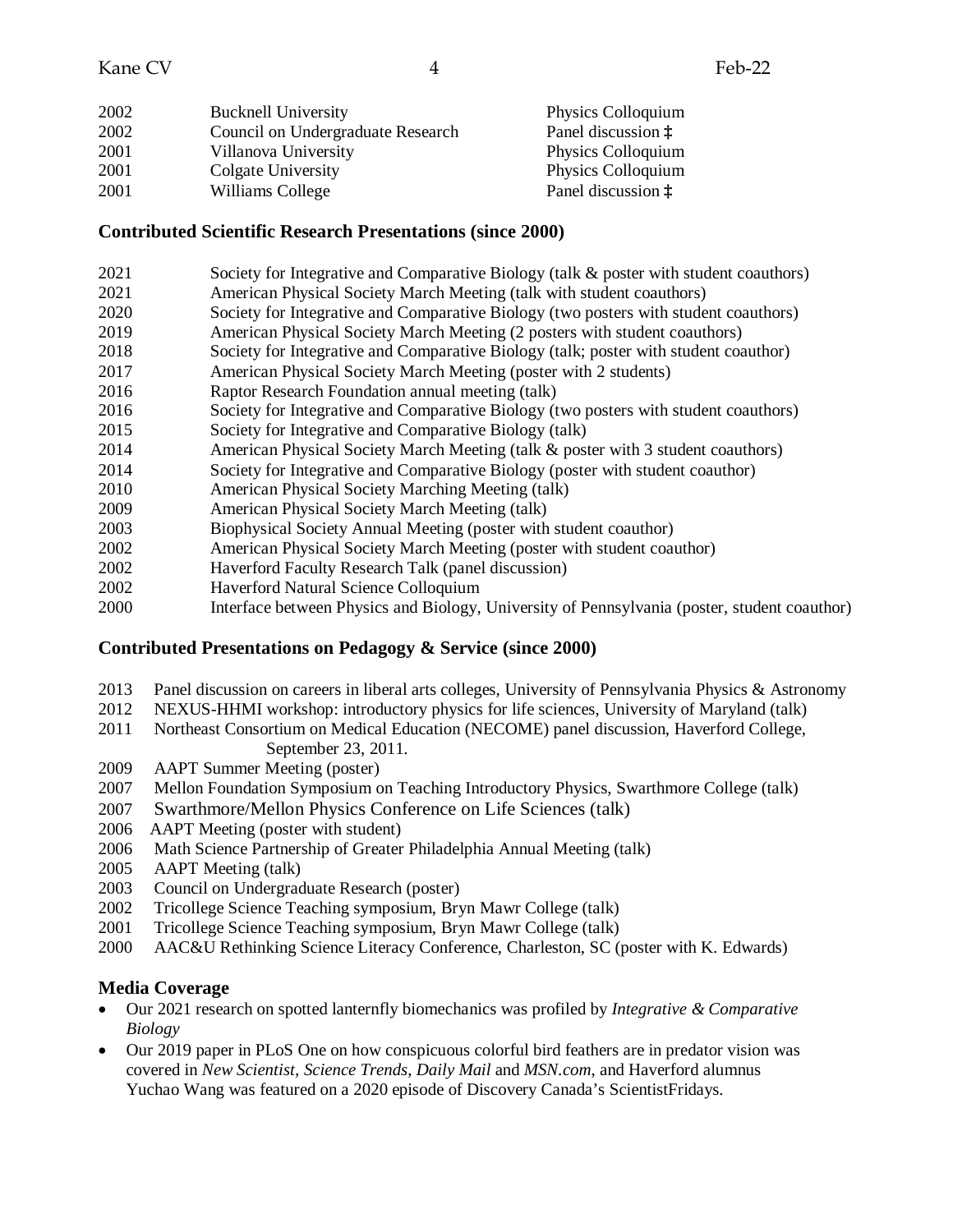- Our 2018 paper in PLoS One on a possible mechanosensory role for bird feather crests was covered in many media venues, including *The Atlantic*, *Science*, *Scientific American*, *New Scientist*, *Science Daily*, *Phys.org*, *Daily Mail.*
- Our 2016 paper in *The Auk* on how hawks use unpredictable head turns while searching for prey was widely covered in the media, including a TV interview I gave for The Discovery Channel's Daily Planet show.
- Our 2016 PLoS One paper on the biomechanics of the peacock's display was profiled in *The New York Times*, *Wall Street Journal*, *Christian Science Monitor*, *Science News* and many other international media venues. A video posted at The New York Times on this project has received over 180,000 views. R. Dakin and I were asked to do a Reddit "Ask Me Anything" interview on this work.
- Our 2015 *JEB* paper, "When hawks attack: animal-borne video studies of goshawk pursuit and prey evasion strategies" was profiled in *Inside JEB, Los Angeles Times*, *The Inquirer*, *The New York Times*, *BBC's Inside Science* and many other international media articles. The video abstract posted at JEB's Youtube channel has received ~ 130K views and the *New York Times* video over 90,000 views.
- Our 2014 *JEB* paper, "Falcons pursue prey using visual cues: new perspectives from animal-borne cameras" was profiled in *Inside JEB* and widely covered in the US and international media. The associated video at JEB's Youtube channel received over 2.6 million views.
- Our American Physical Society March Meeting 2010 talk on mobbing and flocking was covered in an article, "Birds of a Feather Attack Together" [www.physorg.com/news192206159.html](http://www.physorg.com/news192206159.html) that was carried widely in the US media.

### **Professional service & teaching related activities not mentioned above (selected since 2000)**

- Reviewer for scientific journals, including *Journal of Experimental Biology*, *Nature Communications*, *PLOS One*, *eLife*, *The American Naturalist*, *Current Biology*, *American Journal of Physics*, American Chemical Society journals, *CBE--Life Sciences Education* and others.
- Grant reviews for the National Science Foundation, Petroleum Research Fund of the American Chemical Society and the Anniversary Junior Scientist Fellowship Program (JSFP) of the U.S. Civilian Research and Development Foundation (CRDF).
- Book manuscript reviews for major publishers.
- Administration of the IPLS (introductory Physics for Life Sciences) email list server for the American Association of Physics Teachers.
- 2017 Talk at the Wonder Physics Camp for middle school aged girls at The University of the Sciences.
- 2015 Research and science careers talk for students at Hilltop Preparatory School (a local grade 6-12 school for students with learning disabilities)
- 2011 Research talk for Harriton High School International Baccalaureate students in the Theory of Knowledge course.
- 2009- Coordination of the physics community response to the AAMC-HHMI report "Scientific Foundations for Future Physicians"
- 2009 Co-organizer, Conference on Physics in Undergraduate Quantitative Life Science Education, Washington DC, October 24, 2009.
- 2004-2008 Member, American Journal of Physics Resource Letters Editorial Board
- 2006 Haverford Summer Science Institute (forerunner of Chesick Scholars) (instructor)
- 2004 NSF Math-Science Partnership Bi-College faculty seminar on New Pedagogies in Math and Science Education
- 2003 Physics of Medical Technology workshop for high school teachers & students (HHMI sponsored Cascade Mentoring workshop, Haverford College)
- 2002 HHMI-funded faculty development workshop in Bioinformatics (Haverford College)